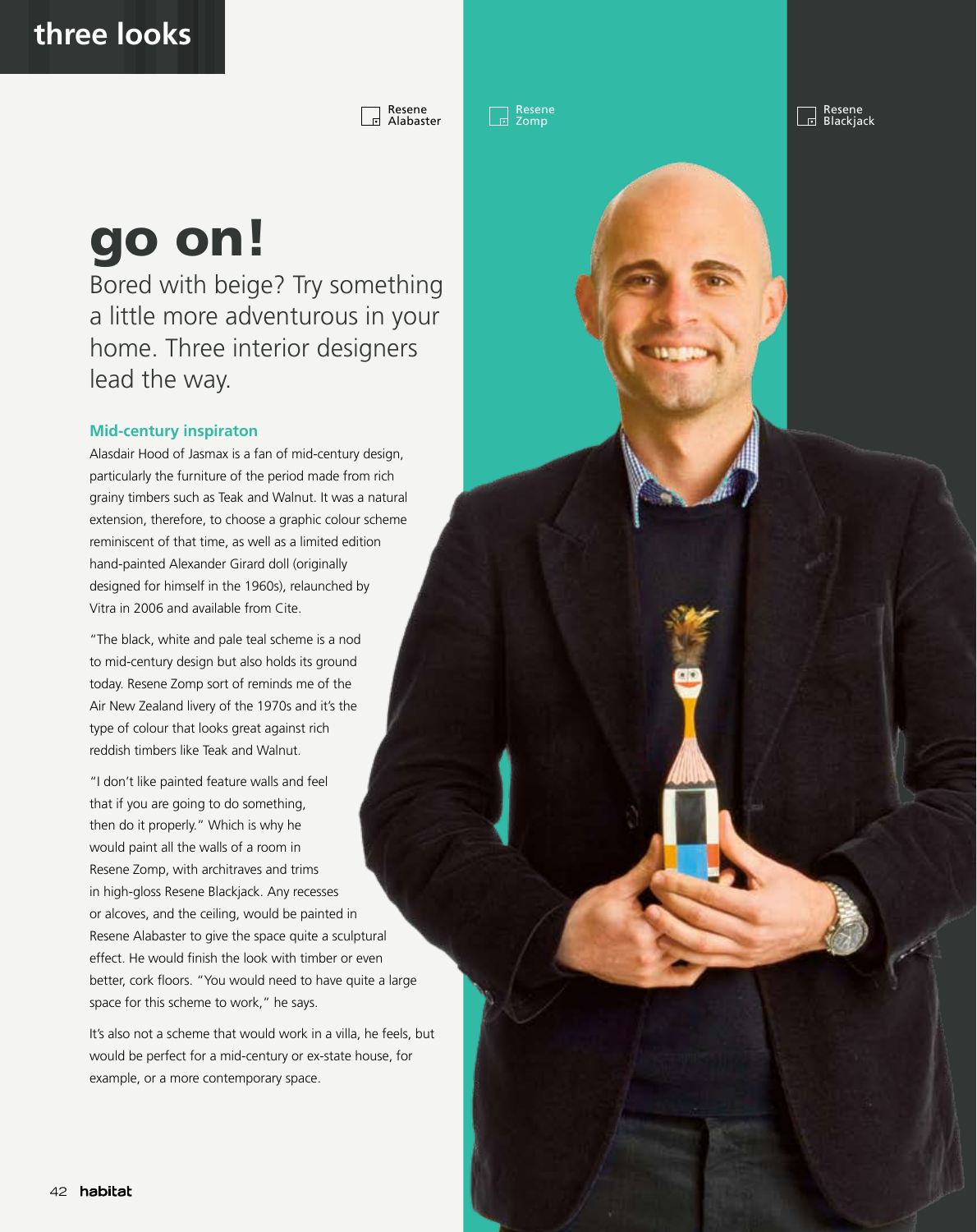

 $\Box$ 

## **Subtly acidic**

Rachael Buxton of Interiors etc used this eye-catching Mademoiselle chair by Kartell from DeDeCe to inspire her colour scheme. Taking her cue from the sludgy greens and blues of the upholstery fabric, she chose Resene Secrets as her main neutral, accented by Resene Inside Back and Resene Fahrenheit.

> Says Rachael: "The subtle acidity of Resene Secrets and Resene Inside Back plays off against the energy of the chair. All three colours form a 'family' with blue-green as their base, and the two darker colours have similar tonal value. They balance each other out.

"Resene Secrets is a wonderful neutral. It's relaxing but not cold, with hints of grey, yellow and green."

Rachael recommends using Resene Secrets as the wall colour in a room, then Resene Inside Back as the secondary colour, perhaps using this sort of colour in the curtains. Then using Resene Fahrenheit as the accent colour. She believes these colours would work well in both contemporary and traditional styles of houses, and would be beautifully complemented by timber floors.

Rachel has worked in Pukekohe and Karaka, south of Auckland, for a number of years and recently opened a new retail space and studio in the old Karaka church on Karaka Rd.



Resene Inside Back Resene Secrets